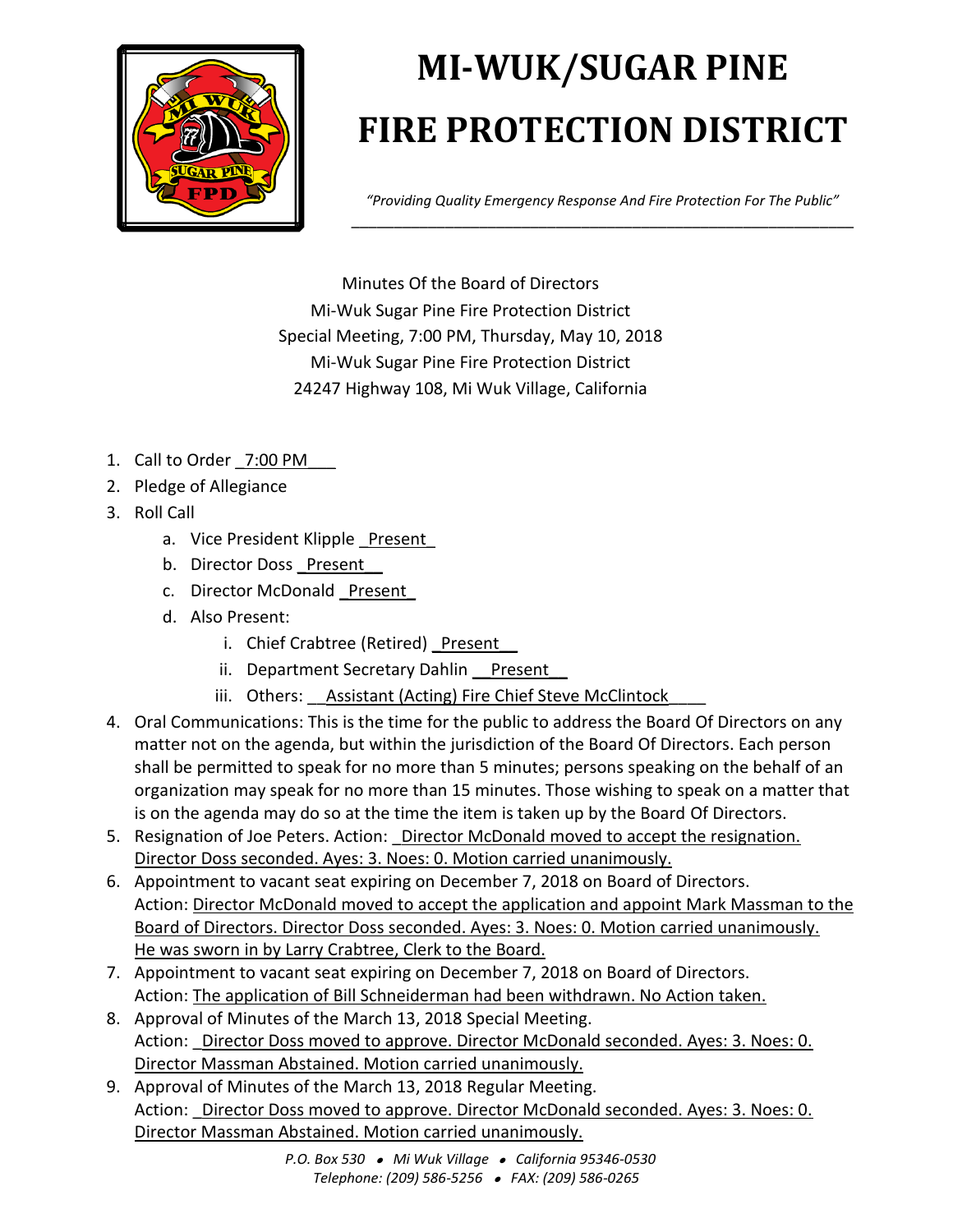10. Written Communications:

Mymotherlode.com news article "Smoke In Mi-Wuk Village Just A Drill"

## 11. Reports:

- a. Financial Reports:
	- i. Receive QuickBooks Profit & Loss Budget vs. Actual: Department 500 July 1, 2017 to March 31, 2018;
	- ii. Receive QuickBooks Profit & Loss Budget vs. Actual: All Departments July 1, 2017 to March 31, 2018; Action: Director McDonald move to receive both financial reports. Director Doss seconded. Ayes: 4. Noes: 0. Motion carried unanimously.
- b. Auxiliary Report: Sherry Blake, MWSPFPD Auxiliary President, read and elaborated on the written report that is in the meeting record.
- c. Highway 108 FireSafe Council Report; No Report
- d. Chief's Report;
	- Larry Crabtree, Fire Chief (Retired):
		- i. 18/19 VFA Grant application was submitted for purchases of \$40,000.00. Most of the funds will be for SCBA's.
		- ii. A Citizen CPR class will be held on August 4, 2018. Fee \$30
		- iii. Larry and Sue will hold an Open House to celebrate his retirement on June 9, 2018 from noon to 4:00.
		- iv. The window regulator on U778 went out.
		- v. TCARES will hold a Field Day at the station on June 23 and 24, 2018.
		- vi. Related that Alvena Leal commended the crew saying she was "awestruck" by them.
		- vii. He recommended that the Board hold a Special Meeting / Budget Workshop before the June meeting.
		- viii. He informed the Board that they will need to select new positions on the board at the next meeting.
		- ix. A Local Agency / Executor Officer Workshop will be presented by Larry on July 14, 2018 at the station. It will be open to other special districts. Material Fee \$10

Steve McClintock, Assistant (Acting) Fire Chief:

- x. Welcomed Director Massman to the Board.
- xi. Recognized the crew and Larry and Sue.
- xii. Presented the board with information about stabilization fees and offered to have Chief Johnson, of Ebbetts Pass Fire District, come explain how they have been implemented in his district. The board agreed to have him address the board at the June meeting.
- xiii. Stated that the District needs to re-establish the Finance Committee.